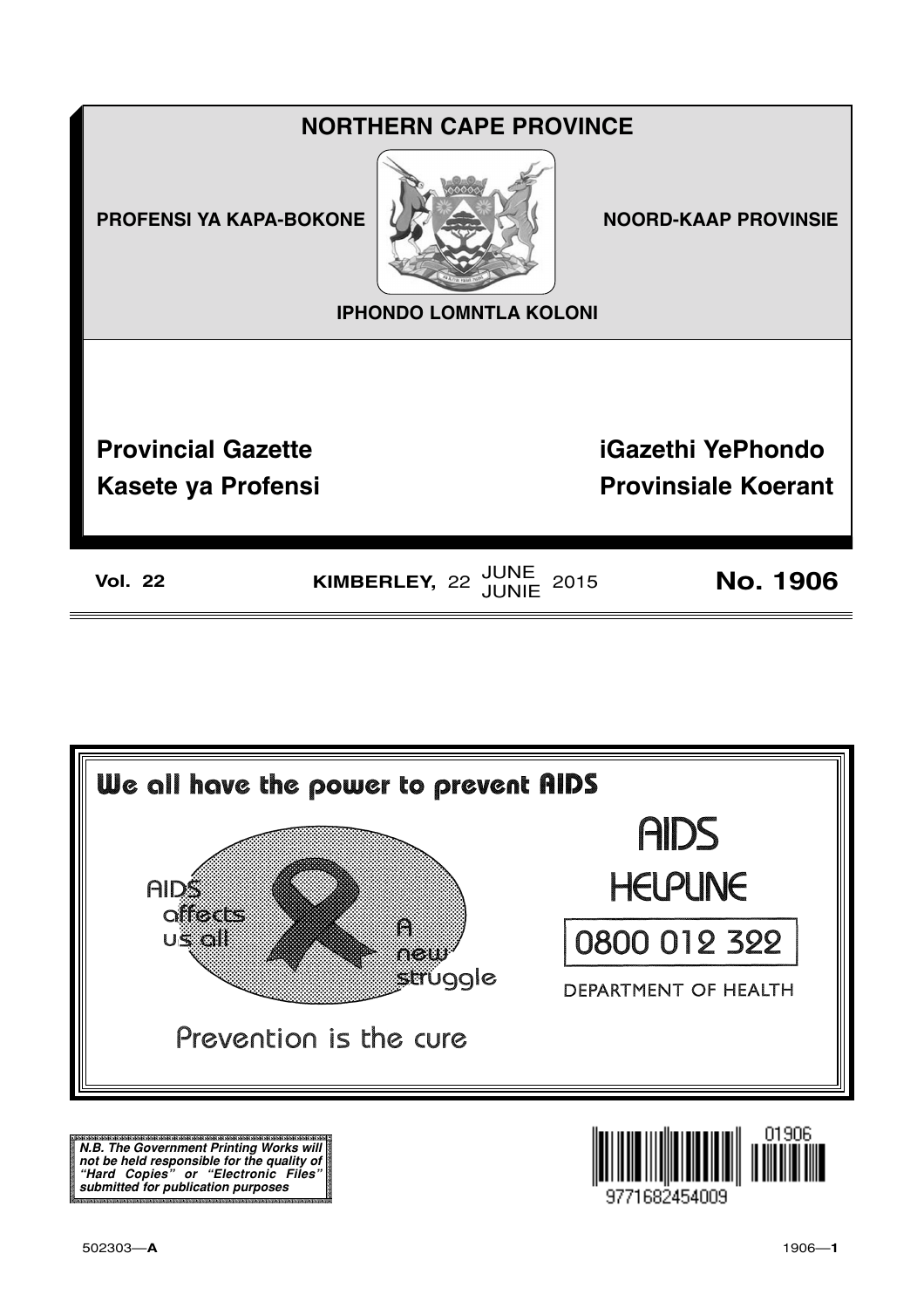#### **PROVINSIE NOORD-KAAP** PROVINSIALE KOERANT, 22 JUNIE 2015 No. 1906 2

**PROVINCE OF THE NORTHERN CAPE**

## **from Government Printing Works IMPORTANT** Information

Dear Valued Customers,

Government Printing Works has implemented rules for completing and submitting the electronic Adobe Forms when you, the customer, submits your notice request.

Please take note of these guidelines when completing your form.

#### **GPW Business Rules**

1. No hand written notices will be accepted for processing, this includes Adobe forms which have been completed by hand.



- 2. Notices can only be submitted in Adobe electronic form format to the email submission address submit.egazette@gpw.gov.za. This means that any notice submissions not on an Adobe electronic form that are submitted to this mailbox will be **rejected**. National or Provincial gazette notices, where the Z95 or Z95Prov must be an Adobe form but the notice content (body) will be an attachment.
- 3. Notices brought into GPW by "walk-in" customers on electronic media can only be submitted in Adobe electronic form format. This means that any notice submissions not on an Adobe electronic form that are submitted by the customer on electronic media will be **rejected**. National or Provincial gazette notices, where the Z95 or Z95Prov must be an Adobe form but the notice content (body) will be an attachment.
- 4. All customers who walk in to GPW that wish to submit a notice that is not on an electronic Adobe form will be routed to the Contact Centre where the customer will be taken through the completion of the form by a GPW representative. Where a customer walks into GPW with a stack of hard copy notices delivered by a messenger on behalf of a newspaper the messenger must be referred back to the sender as the submission does not adhere to the submission rules.
- 5. All notice submissions that do not comply with point 2 will be charged full price for the notice submission.
- 6. The current cut-off of all Gazette's remains unchanged for all channels. (Refer to the GPW website for submission deadlines - www.gpwonline.co.za)
- 7. Incorrectly completed forms and notices submitted in the wrong format will be rejected to the customer to be corrected and resubmitted. Assistance will be available through the Contact Centre should help be required when completing the forms. (012-748 6200 or email info.egazette@gpw.gov.za)
- 8. All re-submissions by customers will be subject to the above cut-off times.
- 9. All submissions and re-submissions that miss the cut-off will be rejected to the customer to be submitted with a new publication date.
- 10. Information on forms will be taken as the primary source of the notice to be published. Any instructions that are on the email body or covering letter that contradicts the notice form content will be ignored.

You are therefore advised that effective from **Monday, 18 May 2015** should you not comply with our new rules of engagement, all notice requests will be rejected by our new system.

Furthermore, the fax number **012- 748 6030** will also be **discontinued** from this date and customers will only be able to submit notice requests through the email address submit.egazette@gpw.gov.za.



government printing on:<br>ient Printing Works<br>.ic. OF SOUTH AFRICA



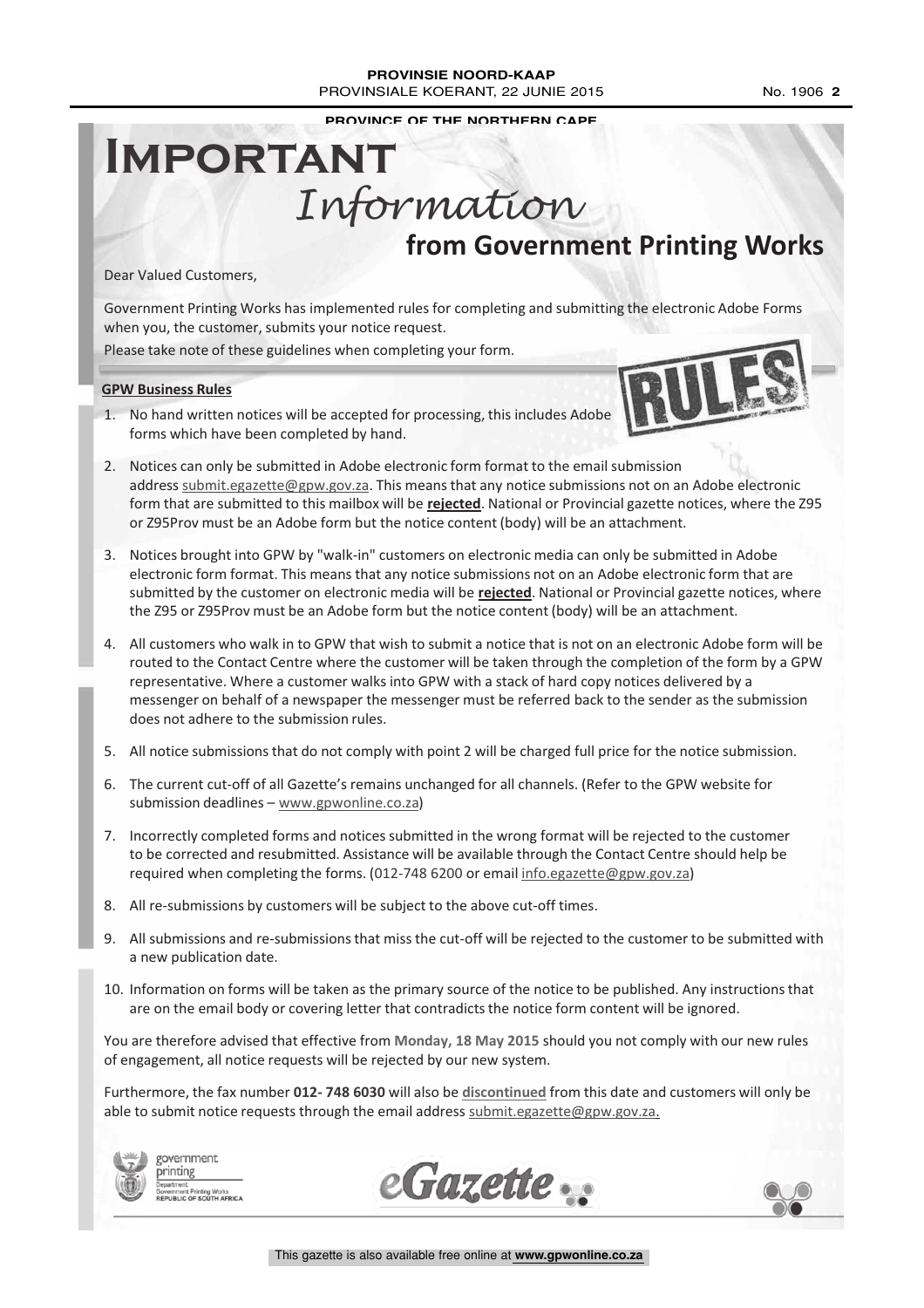#### **PROVINSIE NOORD-KAAP** PROVINSIALE KOERANT, 22 JUNIE 2015 No. 1906 **3**



**DO** use the new Adobe Forms for your notice request.

These new forms can be found on our website: www.gpwonline.co.za under the Gazette Services page.

**DO** attach documents separately in your email to GPW. (In other words, your email should have an Adobe Form plus proof of payment – 2 separate attachments – where notice content is applicable, it should also be a 3<sup>rd</sup> separate attachment)

**DO** specify your requested publication date.

**DO** send us the electronic Adobe form. (There is no need to print and scan it).



**DON'T** submit request as <sup>a</sup> single PDF containing all other documents, i.e. form, proof of payment & notice content, it will be **FAILED** by our new system.

**DON'T** print and scan the electronic Adobe form.

**DON'T** send queries or RFQ's to the submit.egazette mailbox.

**DON'T** send bad quality documents to GPW. (Check that documents are clear and can be read)

|                | DOLL-LAI<br><b>Form Completion Rules</b>                                                                   |                                                                                                                                                                                                                                                                                                                                                                             |  |  |  |  |
|----------------|------------------------------------------------------------------------------------------------------------|-----------------------------------------------------------------------------------------------------------------------------------------------------------------------------------------------------------------------------------------------------------------------------------------------------------------------------------------------------------------------------|--|--|--|--|
| No.            | <b>Rule Description</b>                                                                                    | <b>Explanation/example</b>                                                                                                                                                                                                                                                                                                                                                  |  |  |  |  |
| 1.             | All forms must be completed in the chosen<br>language.                                                     | GPW does not take responsibility for translation of notice<br>content.                                                                                                                                                                                                                                                                                                      |  |  |  |  |
| 2.             | All forms must be completed in sentence<br>case, i.e. No fields should be completed in all<br>uppercase.   | e.g. "The company is called XYZ Production Works"                                                                                                                                                                                                                                                                                                                           |  |  |  |  |
| 3 <sub>1</sub> | No single line text fields should end with any<br>punctuation, unless the last word is an<br>abbreviation. | e.g. "Pty Ltd.", e.g. Do not end an address field, company<br>name, etc. with a period (.) comma (,) etc.                                                                                                                                                                                                                                                                   |  |  |  |  |
| 4.             | Multi line fields should not have additional<br>hard returns at the end of lines or the field<br>itself.   | This causes unwanted line breaks in the final output, e.g.<br>Do not type as:<br>$\bullet$<br>43 Bloubokrand Street<br>Putsonderwater<br>1923<br>Text should be entered as:<br>43 Bloubokrand Street, Putsonderwater, 1923                                                                                                                                                  |  |  |  |  |
| 5.             | Grid fields (Used for dates, ID Numbers,<br>Telephone No., etc.)                                           | Date fields are verified against format CCYY-MM-DD<br>$\bullet$<br>Time fields are verified against format HH:MM<br>Telephone/Fax Numbers are not verified and allow<br>$\bullet$<br>for any of the following formats limited to 13<br>characters: including brackets, hyphens, and spaces<br>0123679089<br>$\circ$<br>(012) 3679089<br>$\circ$<br>(012)367-9089<br>$\circ$ |  |  |  |  |
| 6.             | Copy/Paste from other documents/text<br>editors into the text blocks on forms.                             | Avoid using this option as it carries the original<br>$\bullet$<br>formatting, i.e. font type, size, line spacing, etc.<br>Do not include company letterheads, logos, headers,<br>$\bullet$<br>footers, etc. in text block fields.                                                                                                                                          |  |  |  |  |







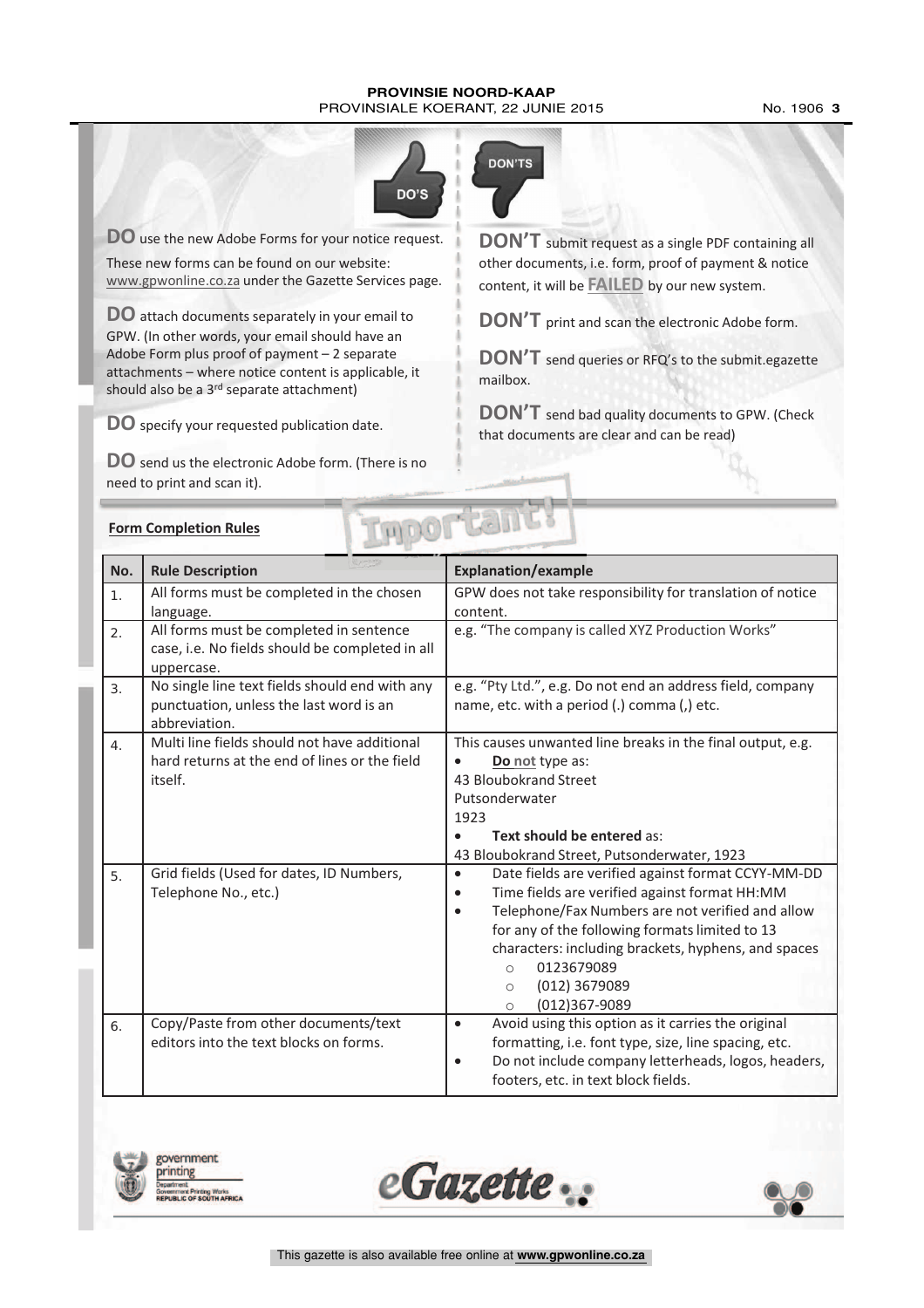#### **PROVINCE OF THE NORTHERN CAPE 4** No. 1906 PROVINCIAL GAZETTE, 22 JUNE 2015

| No. | <b>Rule Description</b>                                             | <b>Explanation/example</b>                                                                                                                                                                                                                                                                                                                                                                                                                                                                                                                                                                                                                                                                                                                                                                                                                                                                                                                                                                                                                                                                                                                      |  |  |
|-----|---------------------------------------------------------------------|-------------------------------------------------------------------------------------------------------------------------------------------------------------------------------------------------------------------------------------------------------------------------------------------------------------------------------------------------------------------------------------------------------------------------------------------------------------------------------------------------------------------------------------------------------------------------------------------------------------------------------------------------------------------------------------------------------------------------------------------------------------------------------------------------------------------------------------------------------------------------------------------------------------------------------------------------------------------------------------------------------------------------------------------------------------------------------------------------------------------------------------------------|--|--|
| 7.  | Rich text fields (fields that allow for text<br>formatting)<br>e.g. | Font type should remain as Arial<br>$\bullet$<br>Font size should remain unchanged at 9pt<br>$\bullet$<br>Line spacing should remain at the default of 1.0<br>$\bullet$<br>The following formatting is allowed:<br>$\bullet$<br><b>Bold</b><br>$\circ$<br>Italic<br>$\circ$<br>Underline<br>$\circ$<br>Superscript<br>$\circ$<br>Subscript<br>$\circ$<br>Do not use tabs and bullets, or repeated spaces<br>in lieu of tabs and indents<br>Text justification is allowed:<br>Left<br>$\circ$<br>Right<br>$\circ$<br>Center<br>$\circ$<br>Full<br>$\circ$<br>Do not use additional hard or soft returns at the<br>end of line/paragraphs. The paragraph breaks<br>are automatically applied by the output<br>software<br>Allow the text to wrap automatically to<br>$\circ$<br>the next line only use single hard return<br>to indicate the next paragraph<br>Numbered lists are allowed, but no<br>$\circ$<br>special formatting is applied. It maintains<br>the standard paragraph styling of the<br>gazette, i.e. first line is indented.<br>1. The quick brown fox jumps over the lazy river. The quick brown fox jumps over the lazy river. |  |  |
|     | The quick brown fox jumps over the lazy river.                      | 2. The quick brown fox jumps over the lazy river. The quick brown fox jumps over the lazy river.                                                                                                                                                                                                                                                                                                                                                                                                                                                                                                                                                                                                                                                                                                                                                                                                                                                                                                                                                                                                                                                |  |  |
|     | The quick brown fox jumps over the lazy river.                      |                                                                                                                                                                                                                                                                                                                                                                                                                                                                                                                                                                                                                                                                                                                                                                                                                                                                                                                                                                                                                                                                                                                                                 |  |  |



You can find the **new electronic Adobe Forms** on the website www.gpwonline.co.za under the Gazette Services page.

For any **queries** or **quotations**, please contact the **eGazette Contact Centre** on 012-748 6200 or email  $info$ .egazette@gpw.gov

### **Disclaimer**

*Government Printing Works does not accept responsibility for notice requests submitted through the discontinued channels as well as for the quality and accuracy of information, or incorrectly captured information and will not amend information supplied.*

*GPW will not be held responsible for notices not published due to non-compliance and/or late submission.*

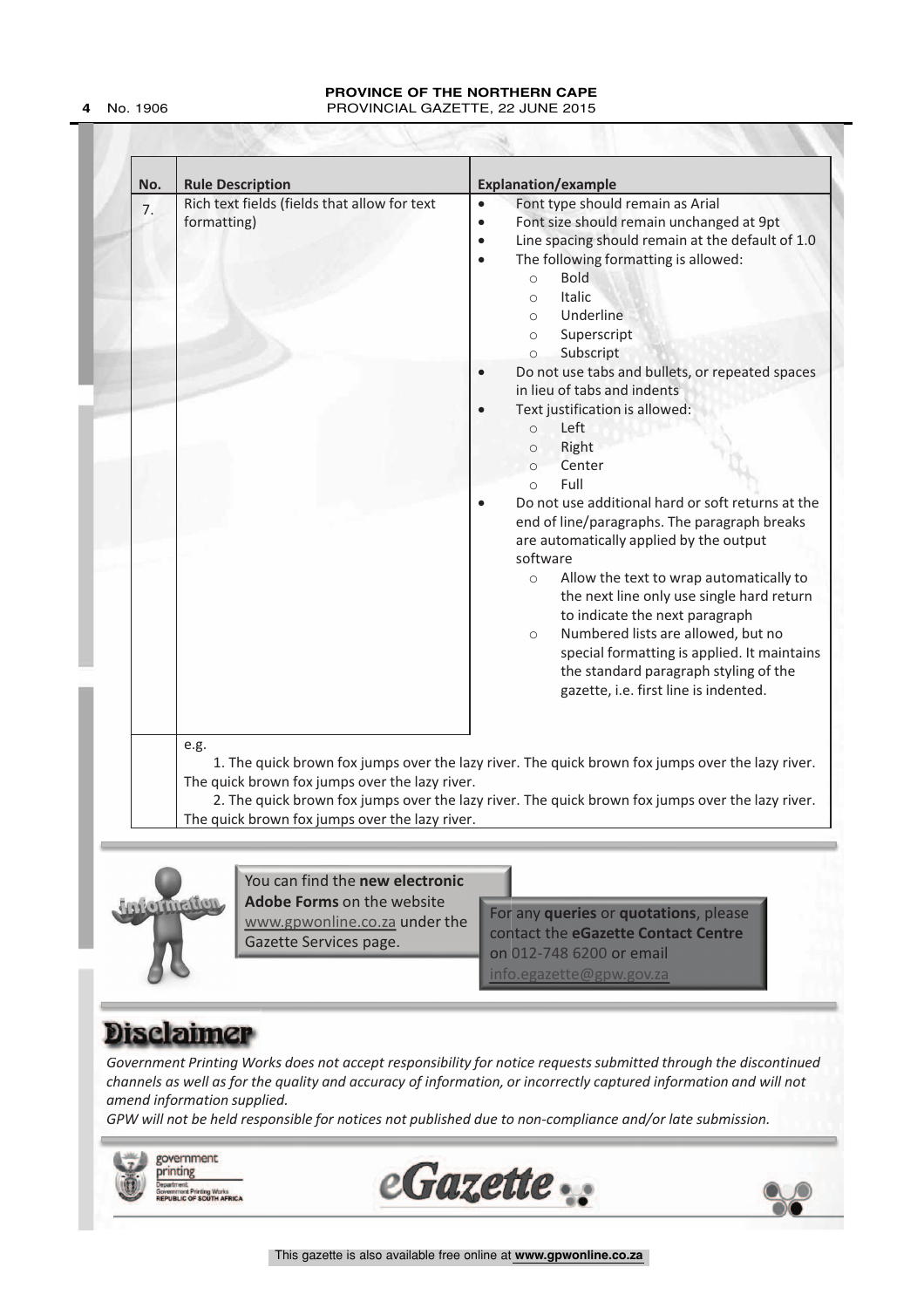### **DISCLAIMER:**

Government Printing Works reserves the right to apply the 25% discount to all Legal and Liquor notices that comply with the business rules for notice submissions for publication in gazettes.

National, Provincial, Road Carrier Permits and Tender notices will pay the price as published in the Government Gazettes.

For any information, please contact the eGazette Contact Centre on 012-748 6200 or email **info.egazette@gpw.gov.za**

**CONTENTS • INHOUD**

| No.      |                                                                                                                                                                                                                                             | Page<br>No. | Gazette<br>No. |
|----------|---------------------------------------------------------------------------------------------------------------------------------------------------------------------------------------------------------------------------------------------|-------------|----------------|
|          | <b>GENERAL NOTICES • ALGEMENE KENNISGEWINGS</b>                                                                                                                                                                                             |             |                |
| 54       | Local Government: Municipal Property Rates Act (6/2004): Siyancuma Municipality: Resolution: Levying property                                                                                                                               | 6           | 1906           |
| 55       | Munisipale Stelselswet (32/2000) en Munisipale Eiendomsbelastingwet (6/2004): Munisipaliteit Nama Khoi:<br>Kennisgewing van goedkeuring van die GOP en Begroting, Eiendomsbelasting en Verbruikers Tariewe en Tarief                        | 7           | 1906           |
|          | <b>MUNICIPAL NOTICES • MUNISIPALE KENNISGEWINGS</b>                                                                                                                                                                                         |             |                |
| 25<br>25 | Municipal Ordinance (20/1974): Sol Plaatje Municipality: Closing of a portion of Erf 1, Beaconsfield, Kimberley<br>Munisipale Ordonnansie (20/1974): Sol Plaatje Munisipaliteit: Sluiting van 'n gedeelte van Erf 1, Beaconsfield,          | 8<br>8      | 1906<br>1906   |
|          | 26 Section 55 (1) of Act No. 7 of 1998: Sol Plaatje Municipality: Closing of Erf 18697 (public place), Galeshewe,                                                                                                                           | 9           | 1906           |
|          | 26 Artikel 55 (1) van Wet No. 7 van 1998: Sol Plaatje Munisipaliteit: Sluiting van Erf 18696 (publieke oop ruimte),                                                                                                                         | 9           | 1906           |
| 27       | Section 55 (1) of Act No. 7 of 1998: Sol Plaatje Municipality: Closing of Erf 6370 (public place), Galeshewe,                                                                                                                               | 10          | 1906           |
|          | 27 Artikel 55 (1) van Wet No. 7 van 1998: Sol Plaatje Munisipaliteit: Sluiting van Erf 6370 (publieke oop ruimte),                                                                                                                          | 10          | 1906           |
| 28<br>28 | Section 55 (1) of Act No. 7 of 1998: Sol Plaatje Municipality: Closing of a portion of road next to Erf 5019, Kimberley<br>Artikel 55 (1) van Wet No. 7 van 1998: Sol Plaatje Munisipaliteit: Sluiting van gedeelte van pad langs Erf 5019, | 11          | 1906           |
|          |                                                                                                                                                                                                                                             | 11          | 1906           |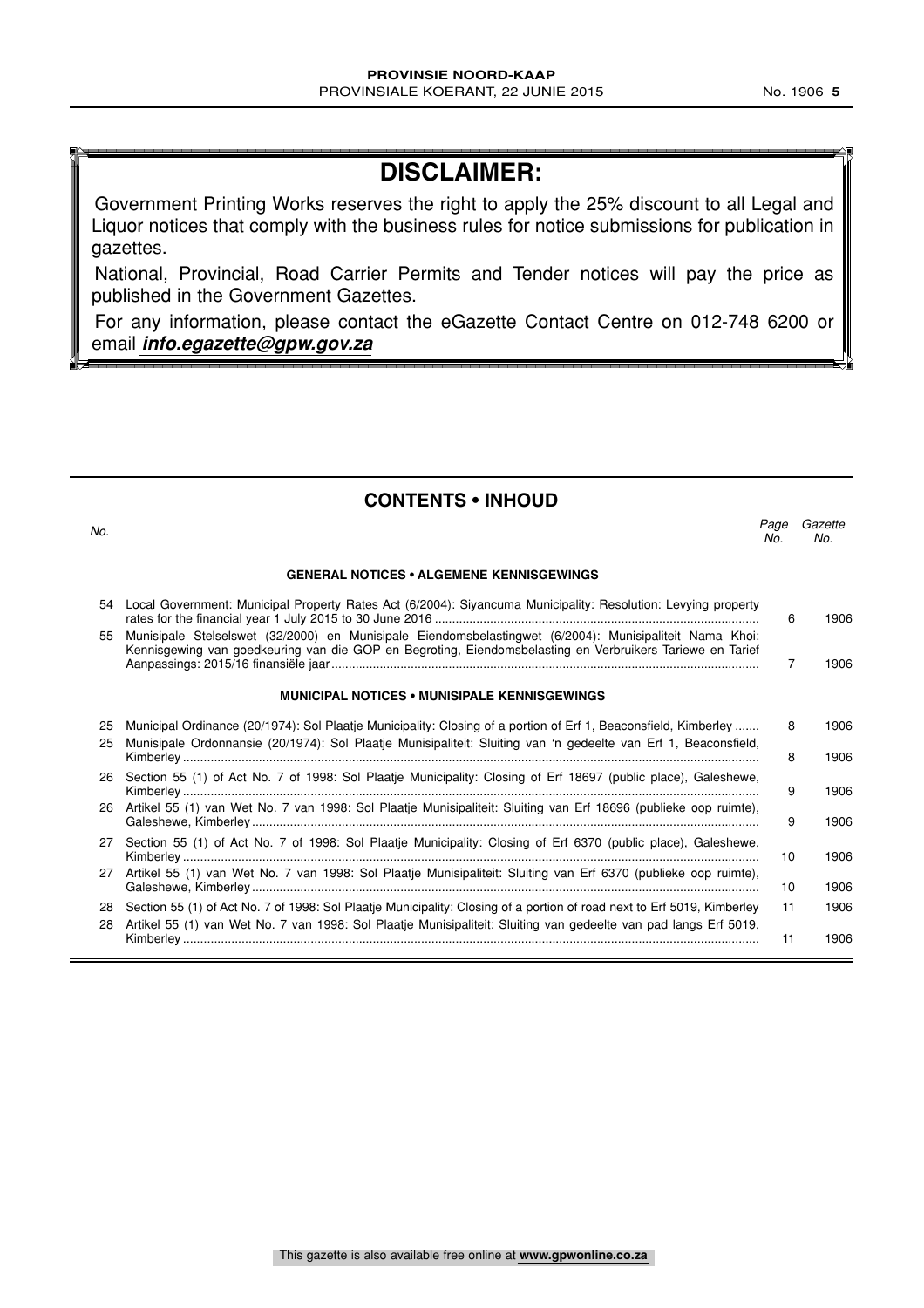### GENERAL NOTICES • ALGEMENE KENNISGEWINGS

#### **NOTICE 54 OF 2015**

Gen /2015

#### SIYANCUMA MUNICIPALITY

#### RESOLUTION: LEVYING PROPERTY RATES FOR THE FINANCIAL YEAR 1 JULY 2015 TO 30 JUNE 2016

Notice is hereby given in terms of Section 14 (1) and (2) of the Local Government: Municipal Property Rates Act, Act no 6 of 2004 that the Council resolved by way of council resolution number (SCR/6.4)2015/05/28) to levy the rates on property reflected in the schedule below with effect from 1 July 2015.

| <b>Ratio</b> | <b>Tariff</b>                 |
|--------------|-------------------------------|
|              |                               |
| 1:1.000      | 0.012164 S/R                  |
| 1:1.000      | 0.012164 S/R                  |
| 1:1.000      | 0.012164 S/R                  |
| 1:1.000      | 0.003601 S/R                  |
| 1:1.000      | 0.013269 S/R                  |
| 1:0.250      | 0.000780 S/R Min 10 %         |
| 1:0.250      | 0.000780 S/R Min 10 %         |
| 1:1.000      | 0.022721 S/R                  |
| 1:1.000      | 0.012164 S/R                  |
| 1:1.000      | 0.012164 S/R Min 100% (Apply) |
| 1:1.000      | 0.012164 S/R Min 100%         |
|              |                               |

Full details of the Council Resolution and rebates, reductions and exclusions specific to each category of owners of properties or owners of a specific category of properties as determined through criteria in the Municipality's Rates Policy are available for inspection on the Municipality's offices, website (www.siyancuma.gov.za) and all public libraries.

NAME: H F NEL<br>DESIGNATION: MUNICIF **MUNICIPAL MANAGER** P 0 Box 27 DOUGLAS 8730

Tel: 053- 298 1810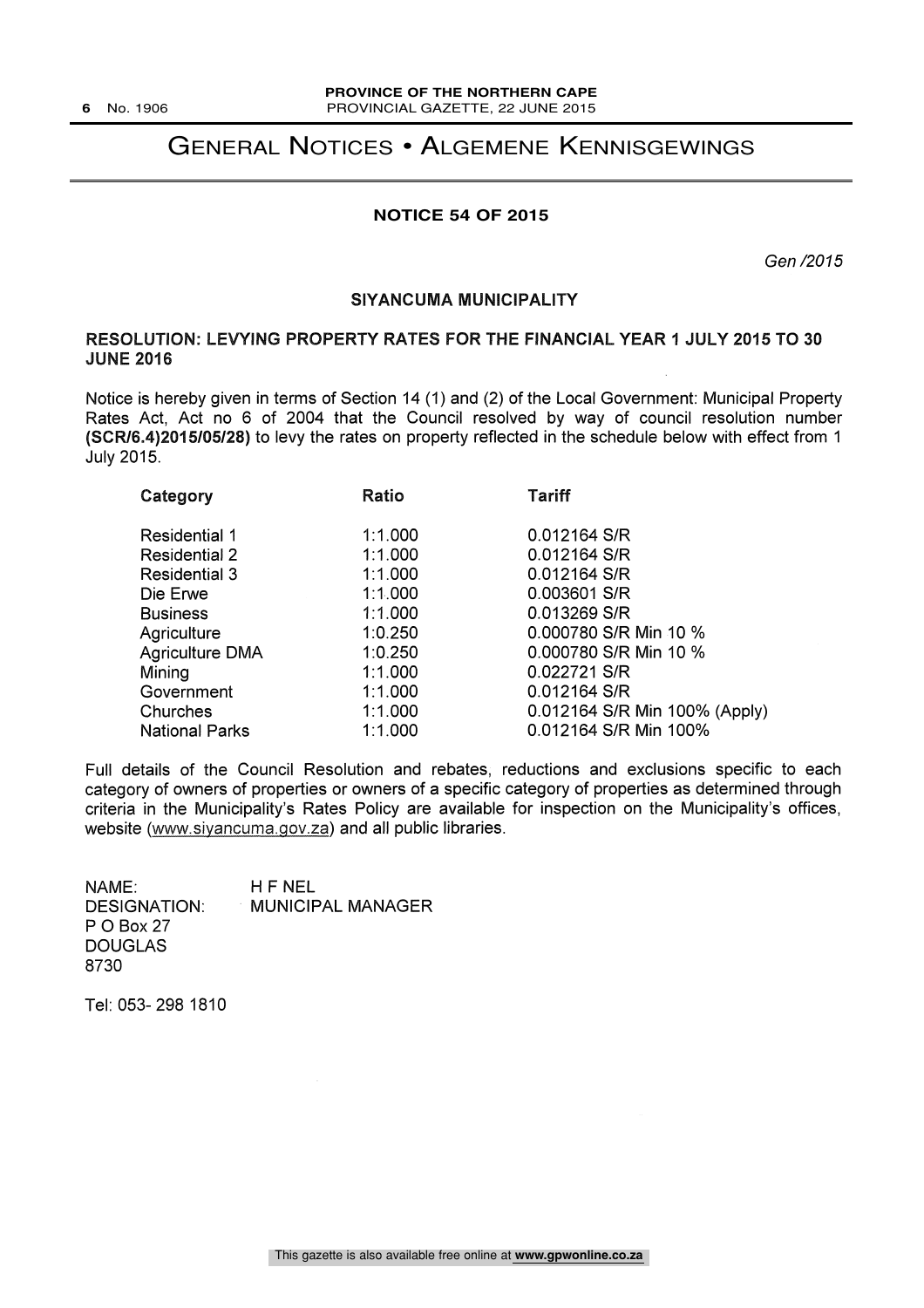Gen/2015

#### MUNISIPALITEIT NAMA KHOI

#### KENNISGEWING VAN GOEDKEURING VAN DIE GOP EN BEGROTING, EIENDOMSBELASTING EN VERBRUIKERS TARIEWE EN TARIEF AANPASSINGS

#### 2015/16 FINANSIëLE JAAR

Kennis word hiermee, in terme van die bepalings van Artikel 75A van die Munisipale Stelselswet, (Wet 32 van 2000) en Artikel 14 van die Munisipale Eiendomsbelastingwet, (Wet 6 van 2004) gegee, dat die Nama Khoi Raad op 04 Junie 2015 besluit het om die 2015/16 GOP en Bedryfs- en Kapitaalbegroting goed te keur. Die eiendomsbelasting en ander tariewe in die begroting vasgestel, sal met ingang van 1 Julie 2015 geïmplementeer word.

| Belasting:     | Residensieel         | 0.01617 (sent in die Rand) |
|----------------|----------------------|----------------------------|
|                | <b>Besighede</b>     | 0.02226 (sent in die Rand) |
|                | Industrieel          | 0.02226 (sent in die Rand) |
|                | Regerings instansies | 0.02226 (sent in die Rand) |
|                | Plase                | 0.00697 (sent in die Rand) |
| Water:         |                      | 6%                         |
| Riool:         | Huishoudings         | 25%                        |
| Vullis:        | Huishoudings         | 76%                        |
| Elektrisiteit: |                      | 12.2%                      |
| Diverse:       |                      | 6%                         |

Watertariewe volgens glyskaal 6% verhoging in alle intervalle.

Elektrisiteitstariewe in lyn met Eskom verhoging en deur die Energie Reguleerder goedgekeur.

Belasting: Residensieel: Kwytgestel op eerste 15 000 (waardasie); Pensioenarisse bo 60 met `n jaariikse inkomste van R60 000.00 = 20% korting; Persone wat kwalifiseer vir subsidie = 10% korting.

Verdere besonderhede met betrekking tot alle tariewe is by die verskeie munisipale kantore beskikbaar.

DIE UWE

M DICHABA

WNDE MUNISIPALE BESTUURDER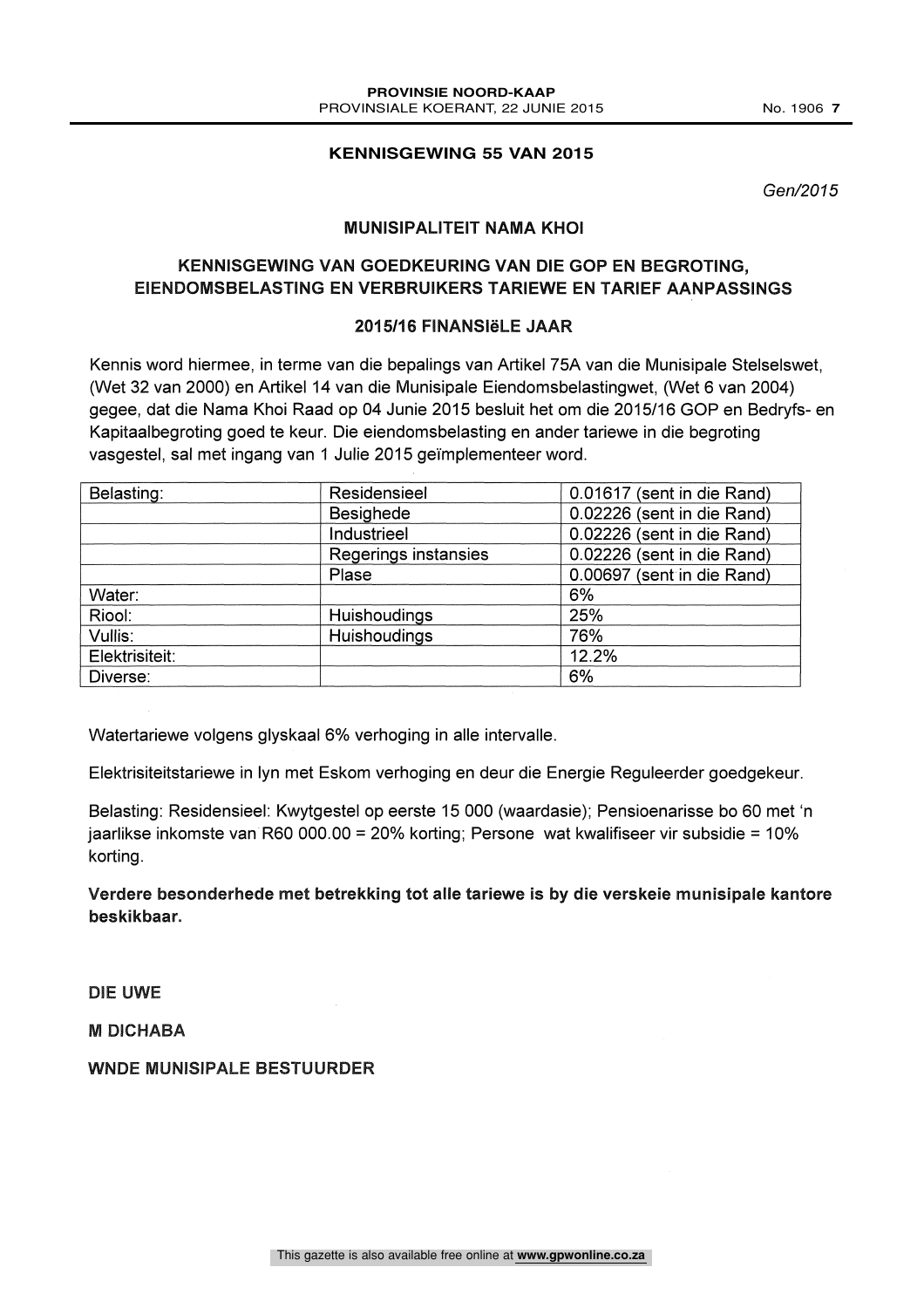### MUNICIPAL NOTICES • MUNISIPALE KENNISGEWINGS

#### **MUNICIPAL NOTICE 25 OF 2015**

#### SOL PLAATJE MUNICIPALITY

#### CLOSING OF A PORTION OF ERF 1, BEACONSFIELD, KIMBERLEY

Notice is hereby given in terms of Section 137 (1) of the Municipal Ordinance, 1974 (Ordinance 20 of 1974), that the Sol Plaatje Municipality has permanently closed a portion of erf 1, Beaconsfield, Kimberley.

S362/70/136 (p1874) 15/3 - Ptn erf 1 Bea 9 000 000 39846

#### G H AKHARWARAY MUNICIPAL MANAGER

Civic Offices KIMBERLEY

22 June 2015

# **MUNISIPALE KENNISGEWING 25 VAN 2015** t

Mun/2015

#### SOL PLAATJE MUNISIPALITEIT

#### SLUITING VAN `N GEDEELTE VAN ERF 1, BEACONSFIELD, KIMBERLEY

Kennis geskied hiermee ingevolge Artikel 137(1) van die Munisipale Ordonnansie, 1974 (Ordonnansie 20 van 1974) dat die Sol Plaatje Munisipaliteit `n gedeelte van erf 1, Beaconsfield, Kimberley permanent gesluit het.

S362/70/136 (p1874) 15/3 - Ptn erf 1 Bea 9 000 000 39846

#### G H AKHARWARAY MUNISIPALE BESTUURDER

**Stadskantore** KIMBERLEY

22 Junie 2015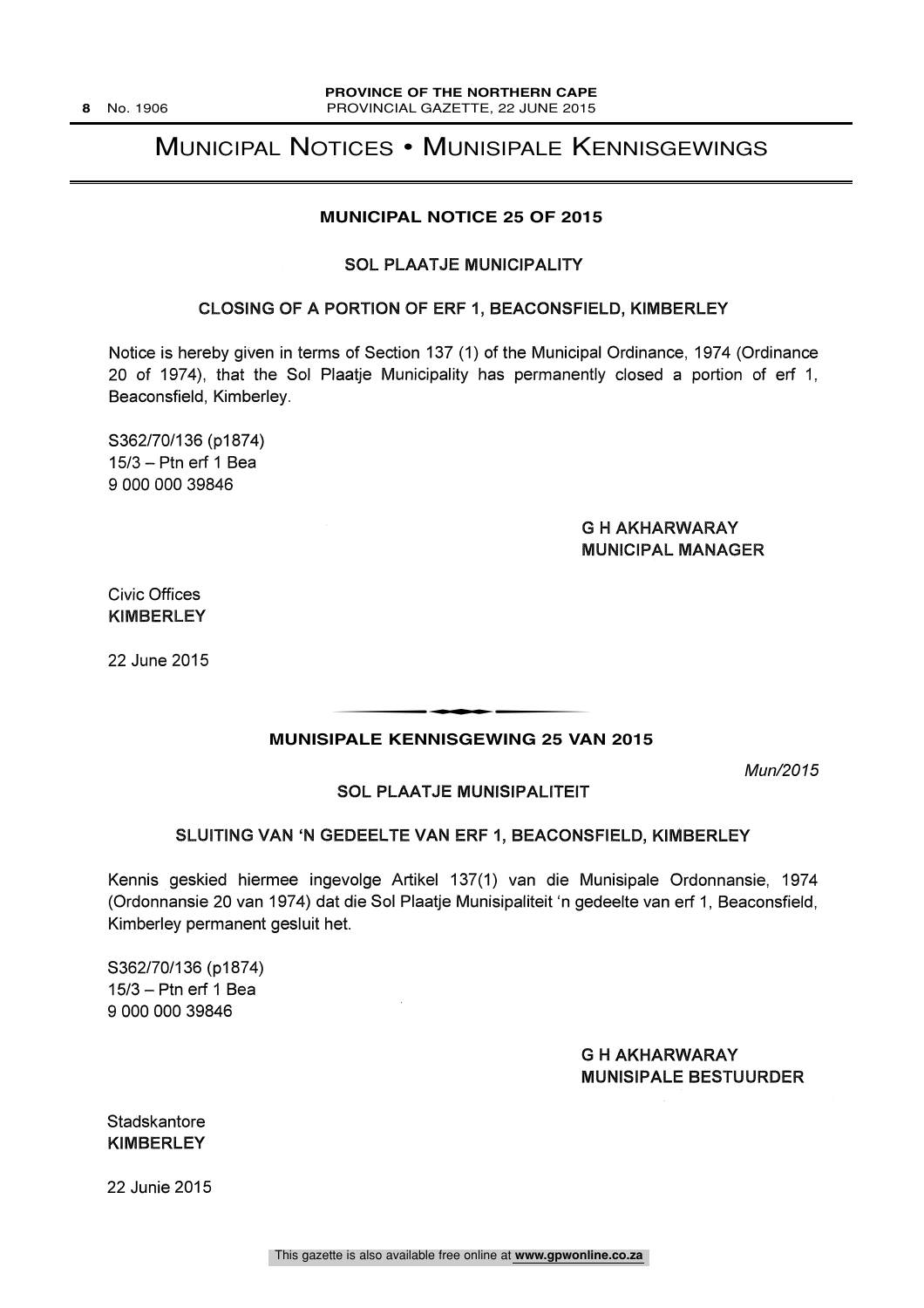#### **MUNICIPAL NOTICE 26 OF 2015**

Mun /2015

#### SOL PLAATJE MUNICIPALITY

#### CLOSING OF ERF 18696 (PUBLIC PLACE) GALESHEWE, KIMBERLEY

Notice is hereby given in terms of Section 55(1) of Act No 7 of 1998, that Erf 18696 as a Public Place is closed.

REF:Kimb 81(p)54

G.AKHARWARAY

MUNICIPAL MANAGER

## **MUNISIPALE KENNISGEWING 26 VAN 2015** t

#### SOL PLAATJE MUNISIPALITEIT

#### SLUITING VAN ERF 18696 (PUBLIEKE OOP RUIMTE) GALESHEWE, KIMBERLEY

Kennis geskied hiermee kragtens Artikel 55 (1) van die Wet No 7 van 1998, dat Erf 18696 as Publieke Oop Ruimte gesluit is.

REF: Kimb 81(p) 54

G.AKHARWARAY

MUNISIPALE BESTUURDER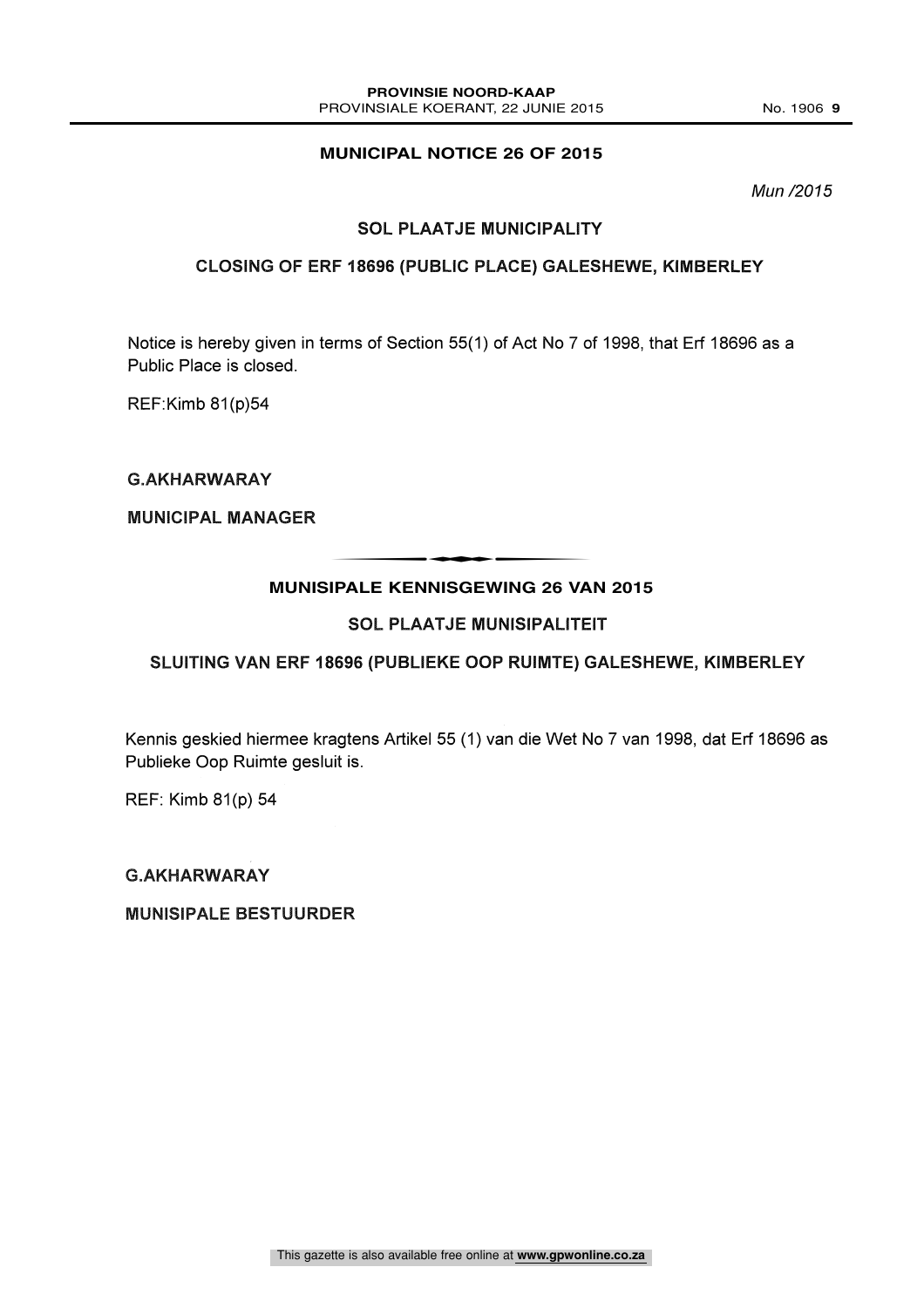#### **MUNICIPAL NOTICE 27 OF 2015**

Mun /2015

#### SOL PLAATJE MUNICIPALITY

#### CLOSING OF ERF 6370 (PUBLIC PLACE) GALESHEWE, KIMBERLEY

Notice is hereby given in terms of Section 55(1) of Act No 7 of 1998, that Erf 6370 as a Public Place is closed.

REF:Galeshewe 541 p96

G. AKHARWARAY

MUNICIPAL MANAGER

# **MUNISIPALE KENNISGEWING 27 VAN 2015** THE EXTRIBUTE OF MALE OF MALE AND

#### SOL PLAATJE MUNISIPALITIET

#### SLUITING VAN ERF 6370(PUBLIEKE OOP RUIMTE) GALESHEWE, KIMBERLEY

Kennis geskied hirmee kragtens Artikel 55 (1) van die Wet No.7 van 1998,dat Erf 6370 as Publieke oop ruimte gesluit is.

REF: Galeshewe 541 p96

G. AKHARWARAY

MUNICPAL MANAGER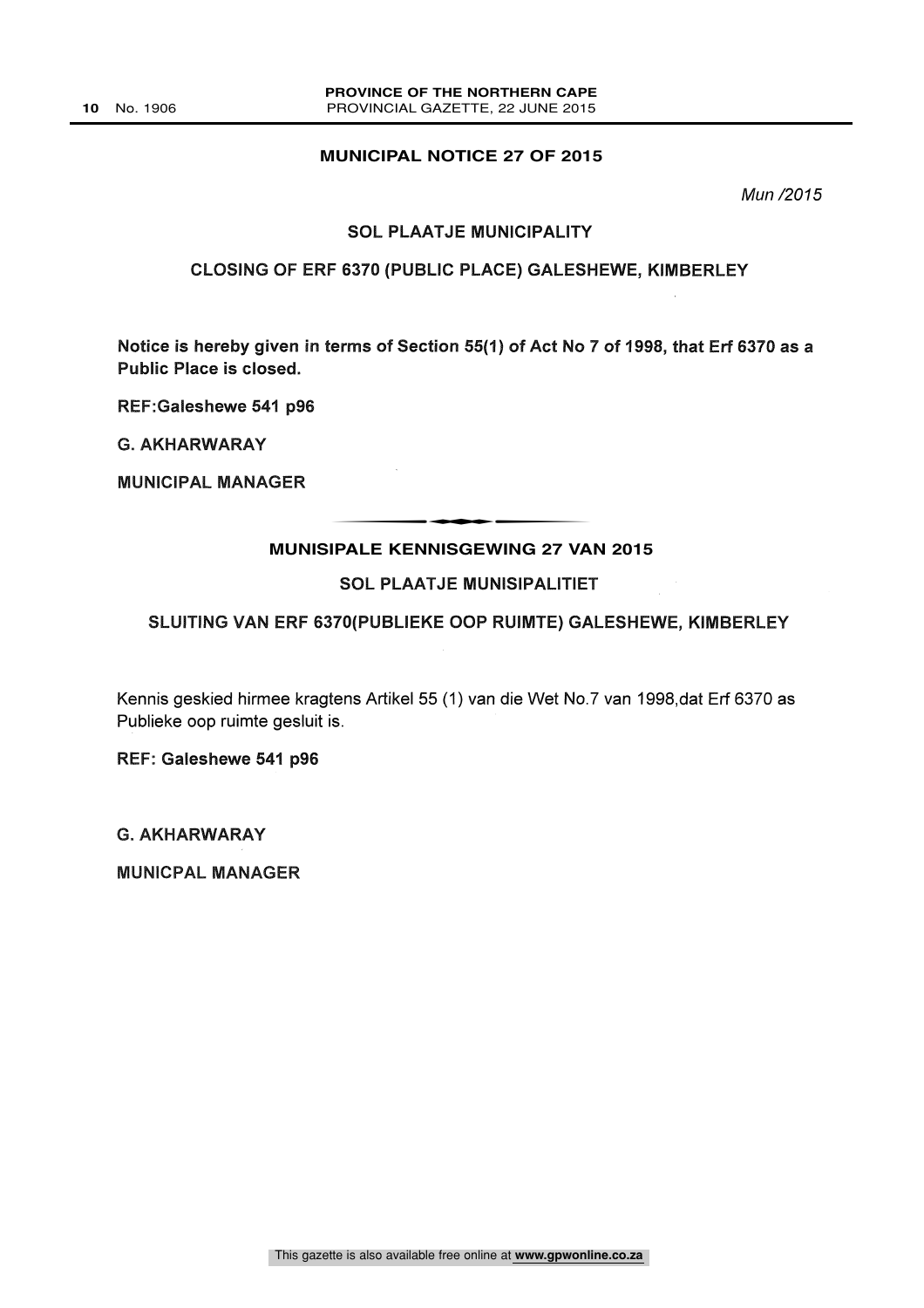#### **MUNICIPAL NOTICE 28 OF 2015**

Mun/2015

#### SOL PLAATJE MUNICIPALITY

#### CLOSING OF A PORTION OF ROAD NEXT TO ERF 5019, KIMBERLEY

Notice is hereby given in terms of Section 55(1) of Act No 7 of 1998, that a portion of Road next to Erf 5019 is closed.

REF: S/362/25/7 (p204)

G.AKHARWARAY

MUNICIPAL MANAGER

# **MUNISIPALE KENNISGEWING 28 VAN 2015** THE EXEMPLE CEMPLE OF VA

#### SOL PLAATJE MUNISIPALITEIT

#### SLUITING VAN GEDEELTE VAN PAD LANGS ERF 5019, KIMBERLY

Kennis geskied hiermee kragtens Artikel 55 (1) van die Wet No.7 van 1998, dat Gedeelte van Pad langs Erf 5019 gesluit is.

REF: S/362/25/7/ (p204)

G.AKHARWARAY

MUNISIPALE BESTUURDER